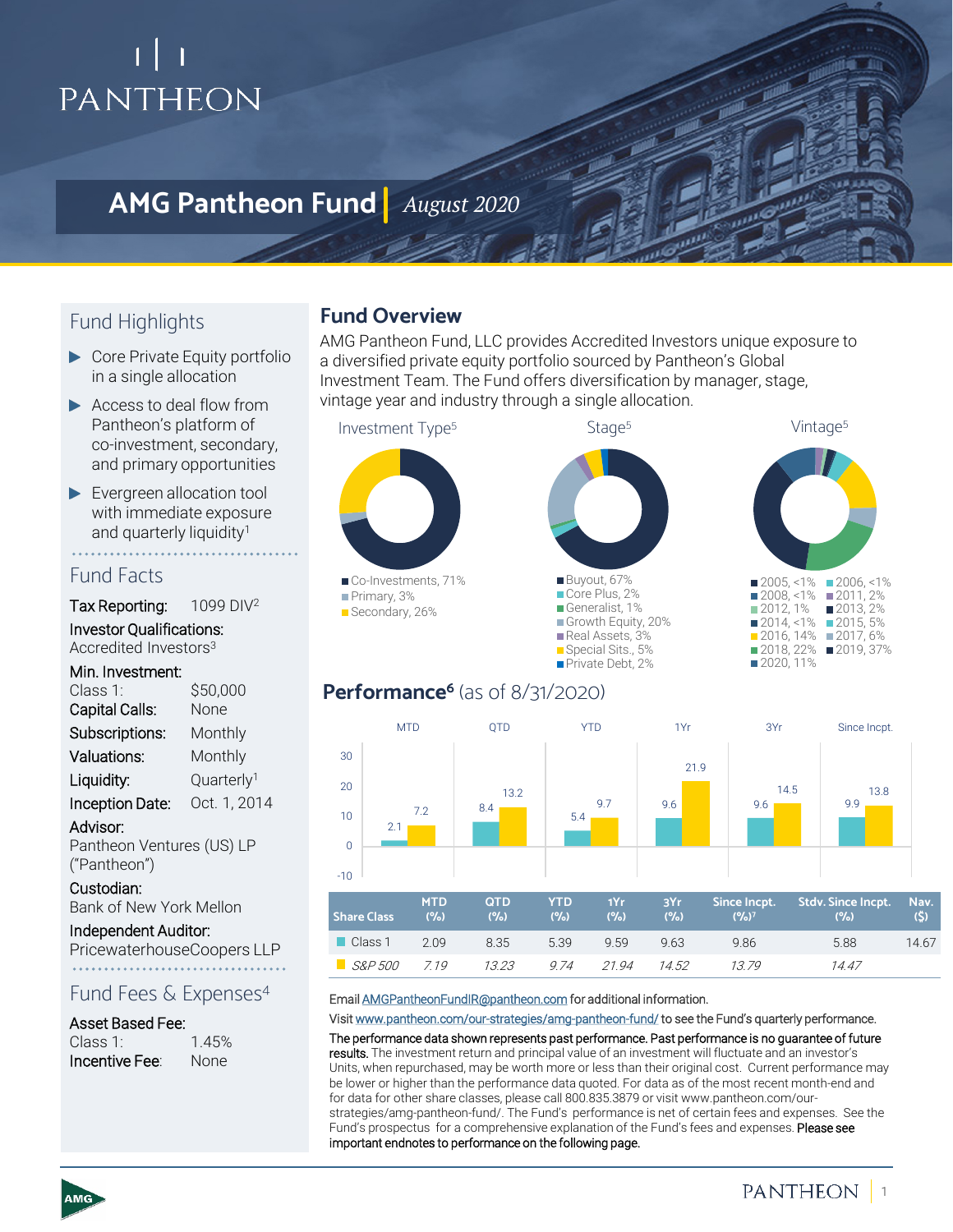# **PANTHEON**

# **AMG Pantheon Fund**

## *August 2020*

| Top 5 Holdings <sup>8</sup>                                                                                                              | <b>General Partner</b>                                                            | <b>Type</b>                                                                                                         | <b>Stage</b>                                                                                                         |
|------------------------------------------------------------------------------------------------------------------------------------------|-----------------------------------------------------------------------------------|---------------------------------------------------------------------------------------------------------------------|----------------------------------------------------------------------------------------------------------------------|
| Mercury Co-Investment Fund 2, LP                                                                                                         | <b>EW Healthcare</b>                                                              | Co-Investment                                                                                                       | Growth Equity                                                                                                        |
| AIX Pride Syndication L.P.                                                                                                               | <b>Apax Partners</b>                                                              | Co-Investment                                                                                                       | Mid Market buyout                                                                                                    |
| TKC Investment Holdings, LLC                                                                                                             | <b>HIG Capital</b>                                                                | Co-Investment                                                                                                       | Large Buyout                                                                                                         |
| Apollo DSB Co-Invest, L.P                                                                                                                | Apollo Management                                                                 | Co-Investment                                                                                                       | Large Buyout                                                                                                         |
| Idinvest Growth Secondary SLP                                                                                                            | <b>Idinvest Partners SA</b>                                                       | Secondary                                                                                                           | Growth Equity                                                                                                        |
| <b>PANTHEON</b><br><b>35 YEARS</b>                                                                                                       | <b>Pantheon:</b> A Global Leader in Private Equity                                |                                                                                                                     |                                                                                                                      |
| <b>Private Equity</b><br>Primaries<br>\$25bn<br>committed <sup>9</sup>                                                                   | <b>Private Equity</b><br>Secondaries<br><b>\$13.6bn</b><br>committed <sup>9</sup> |                                                                                                                     | <b>Private Equity</b><br>Co-Investment<br>\$3.4bn<br>committed <sup>9</sup>                                          |
| $300+$<br>1994<br>1993<br>1997<br>First U.S. FoFs<br>First Asian FoFs<br>First European<br>Funds<br>FoFs<br>Screened p.a.                | 1988<br>2000<br>First secondary<br>First global<br>secondary FoFs<br>investment   | 23<br>1997<br>300+<br>First<br><b>AGM</b> meetings<br>Average years<br>co-investment<br>attended p.a.<br>experience | 2005<br>2009<br>20<br>Average years'<br>First<br>Co-investment<br>Platform launched co-investment fund<br>experience |
| 764<br>451<br>$9,500+$<br>$30+$<br>Advisory board seats<br>GPs in<br>Investment<br># of Fund<br>database<br>Professionals<br>Investments | 6<br>24<br>Global<br>Investment<br><b>funds</b><br>Professionals                  | 390<br><b>\$583bn</b><br>15<br>Deals completed<br>Screened<br>Investment<br>deals<br>professionals                  | $150+$<br><b>110</b><br>224<br>Deals<br>Core<br>Deals completed<br>sourced p.a.<br><b>GPs</b>                        |

#### DEFINITIONS

Buyout: Funds that acquire controlling interests in companies with a view towards later selling those companies or taking them public. Co-investment: Portfolio company investments alongside a private equity fund. Core Plus (Infrastructure): Funds that generally invest in long-term assets that provide stable cash flows with growth initiatives. Growth Equity: Funds that invest in later-stage, pre-IPO companies. Primaries: Pools of actively-managed capital that invest in private companies with the intent of creating value. Secondaries: Purchasing existing private equity fund commitments from an investor seeking liquidity in such fund prior to its termination. Special Situations: Particular circumstances that influence investment based on the situation, rather than its underlying fundamentals. Real Assets: Investments in infrastructure, renewables and energy infrastructure, natural resources, and asset-backed strategies. Private Debt: Includes senior secured lending, mezzanine financing as well as more opportunistic debt strategies such as distressed for control. Vintage Year: The first year that the private equity fund draws down or "calls" committed capital is known as the fund's vintage year.

#### **ENDNOTES**

<sup>1</sup> The Advisor intends to recommend quarterly repurchases of Units representing up to 5% of the Fund's NAV, although such recommendations may exceed 5% of the Fund's NAV, subject to Board approval; 2% early repurchase fee imposed for repurchases within one year of investment. Investors may not be able to fully liquidate investments for a long period of time and should not invest money needed in the near- to medium-term. <sup>2</sup> Please consult a tax advisor for specifics on how an investment in the Fund may impact particular tax situations. Neither Pantheon nor AMG Funds renders tax advice to clients. This page is a summary of certain terms of the Fund. Please consult the Fund's prospectus for a complete description of the Fund's terms. In addition, any investment will be governed by the terms and provisions of the Prospectus. <sup>3</sup> Accredited Investor has the meaning set out under the Securities Act of 1933. <sup>4</sup> See the Fund's prospectus for a comprehensive explanation of the Fund's fees and expenses. The expense cap on other Fund operating expense is set at 0.75%. Asset based fee is comprised of a 0.70% management fee and investor servicing fee, which is 0.75% for share Class 1. <sup>5</sup> Investment Type, Stage, and Vintage Year data as of August 31, 2020. Holdings are subject to change. Data based on market value. Excludes cash, cash equivalents and ETFs. Charts of portfolio characteristics may not total 100% due to rounding. <sup>6</sup> Fund performance data reflect total returns. Returns are unaudited and presented net of distribution fees and operating expenses, and reflect an operating expense limitation of 1.45%. The expense limitation shall continue until such time that the Adviser ceases to be the investment adviser of the Fund or upon mutual agreement between the Adviser and the Fund's Board of Directors. <sup>7</sup> Returns greater than one year are annualized. Class 1 was initially launched on October 1, 2015. Performance shown herein represents the Fund's Class 1 units that commenced operations on October 1, 2015. <sup>8</sup> As of August 31, 2020, Investments shown are for the Master Fund. Private equity investments comprise 77% of the Master Fund's NAV; the remaining assets of the Master Fund include exchange-traded funds (0%) and cash and cash-equivalents 23%. Holdings are subject to change. <sup>9</sup> As of March 31, 2020. Investments include all Pantheon platforms.